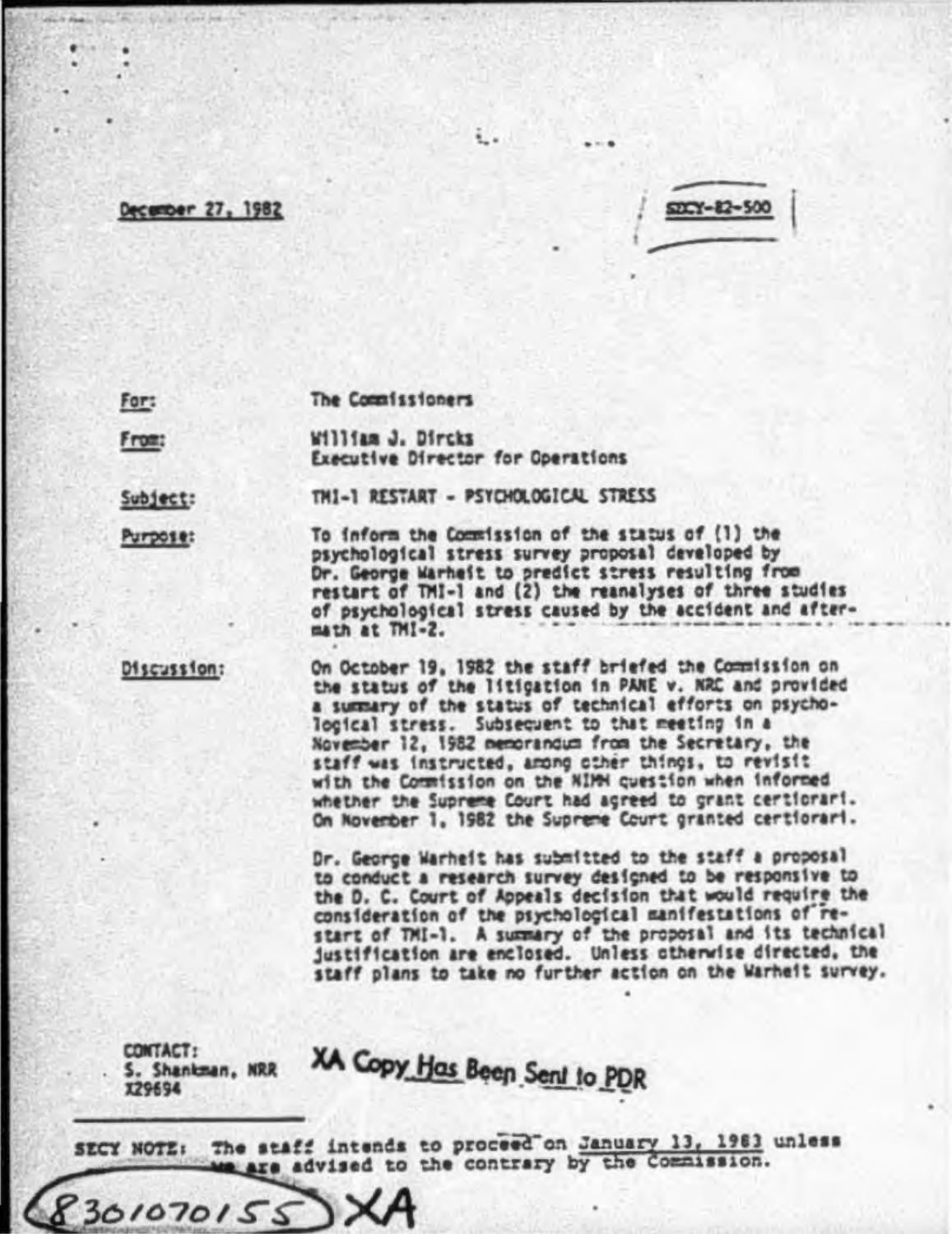### The Commissioners

We are also enclosing a summary of the results of the<br>ongoing research on psychological stress in the vicinity<br>of TMI by Ors. Sawm, Bromet, and Mouts. The staff has<br>no plans for further action on this subject other than<br>re three contractors.

 $\cdots$ 

liam J. Dircks

Executive Director for Operations

Enclosures:

1. Summary of Survey Proposal<br>2. Summaries of Research Results

| <b>DISTRIBUTION</b> |  |
|---------------------|--|
| Commissioner        |  |
|                     |  |
| <b>OGC</b>          |  |
| OPE                 |  |
| <b>SECY</b>         |  |
|                     |  |
| <b>OCA</b>          |  |
| <b>OIA</b>          |  |
|                     |  |
| <b>OPA</b>          |  |
| <b>EDO</b>          |  |
|                     |  |
| ELD                 |  |
| <b>ACRS</b>         |  |
| <b>ASLEP</b>        |  |
|                     |  |
| <b>ASLAP</b>        |  |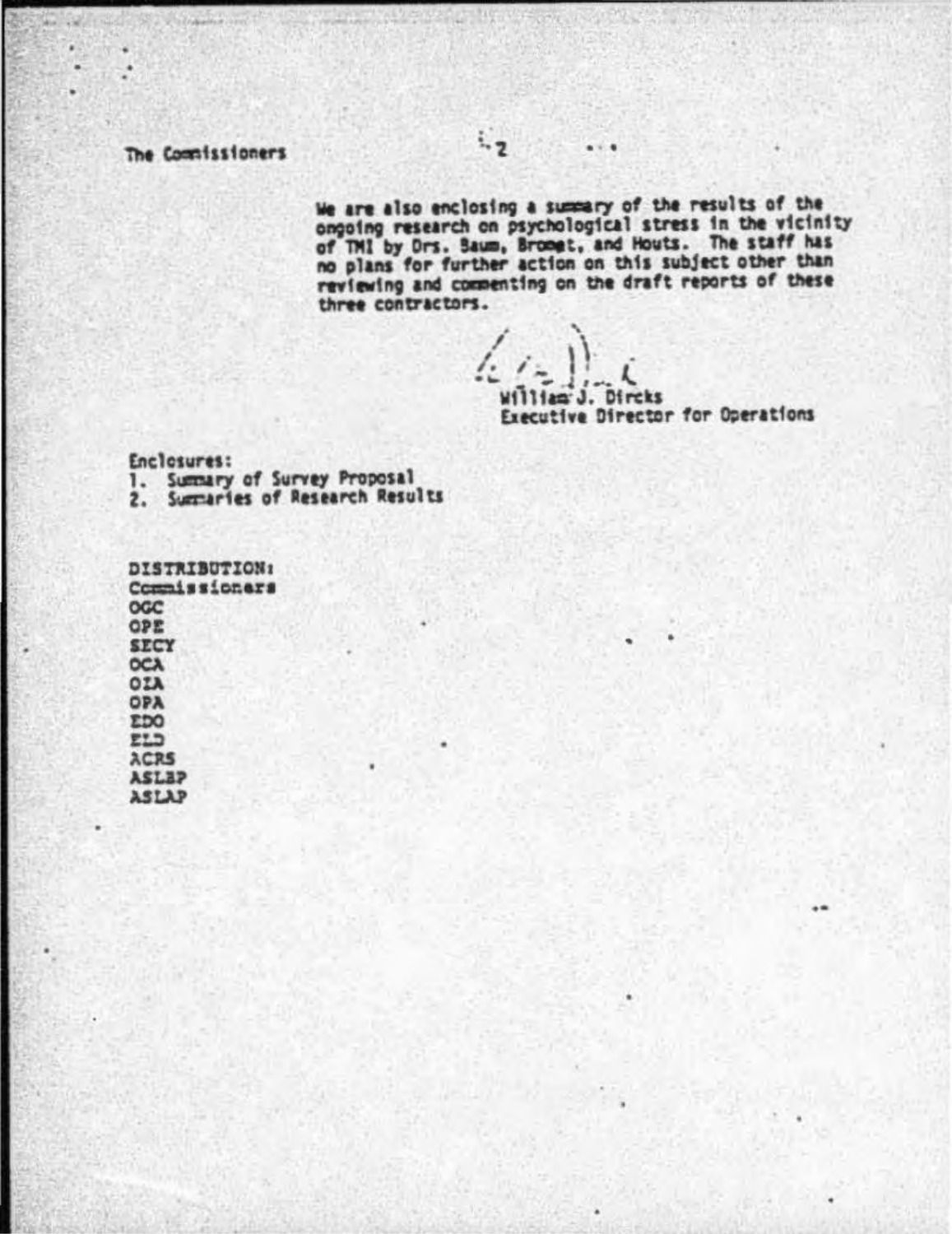Summary of Technical Proposal: Psychological Impact Study--TMI Unit 1 Submitted by Dr. George Warhelt, Principal Investigator

The investigator proposes a three phase study to assess the iepact of<br>restarting Three Mile Island Unit I on the psychological health and social<br>well being of the population residing within 20 miles of the nuclear power plant. The proposed study would assess potential psychological health effects prior to a restart, immediately after a restart, and four months later.

### Abstract

The study proposes to establish a pre-restart data base which includes an epidemiologically derived identification of the mental health status of the population which will be used to predict possible psychological impacts from restart. In the two follow-up studies, the distribution, magnitude and duration of any psychiatric symptoms among the populations in the TMI area will be compared to the comparison site population of Wilkes-Barre, Pennsylvania as well as to the large data base accumulated by the investigator from other mental health studies he has conducted.

The method of study proposed is a three time panel design using a structured telephone survey instrument. The instrument was developed by the investigator.

## Administration and Costs

The study, as proposed, will be directed by Dr. George Warheit. Dr. Warheit is a Ph.D. social-esychologist with extensive experience in epidemiological mental nealth research. He was a consultant to the President's Commission on the Accident at Three Mile Island and is familiar with the literature on the psychological impacts of the accident. He has been involved with disaster research since 1965. He has served on the NIMM review committee for the Center for Epidemiologic Studies from 1975-1979 and as the chairman from 1977 to 1979.

The total cost for completing all three phases of the study is \$311,805. Phase One, to be completed within two to three months of the effective date of the contract, is projected to cost \$113,829. The follow-up phases would cost \$96,663 and \$101,312 respectively.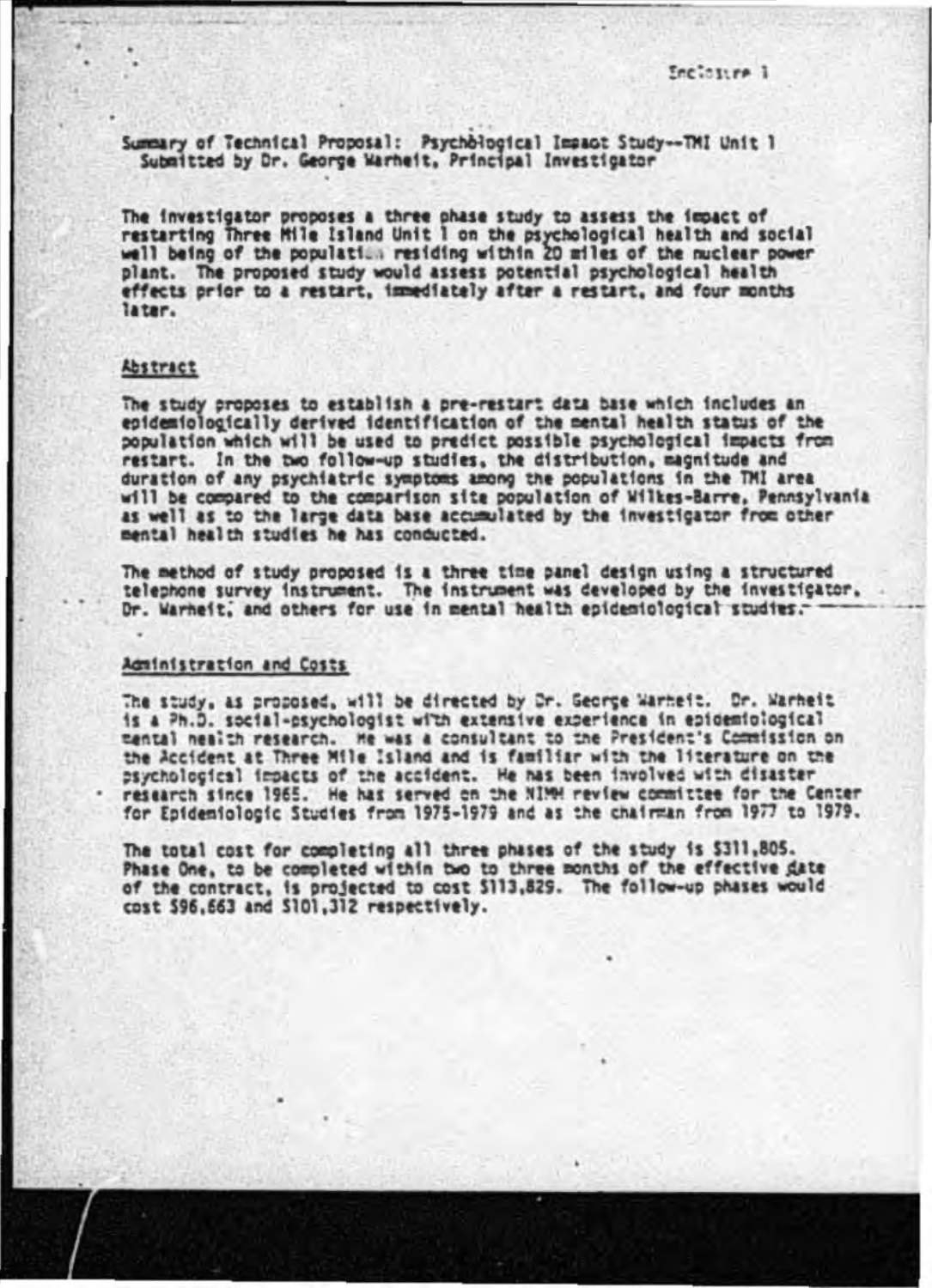Andrew Saum, Ph.D. Principal Investigator . Contract No. NRC-03-83-125 Uniformed Services University

#### SUTTLETY

In June, July, and August 1980, Dr. Andrew Baum and colleagues at the Uniformed Services University of the Health Sciences conducted a study for NRC of the stressful effects of venting Kr-85 from the Unit 2 containment building at TMI. The subjects in this study were 54 residents of TMI and 31 residents in a comparison site in Frederick, Maryland. Additional comparison sites were later added with 32 residents living within five miles of Oyster Creek and 24 residents within five miles of a coal fired power plant in Dickerson. Maryland. The subjects were tested in three domains for indicators of stress. Physiological indicators included levels of catecholamines present in urine samples. Behavioral data were collected regarding two tasks, proofreading and embedded figures, to index the performance aspects of stress. Finally, four instruments were used to assess the psychological indicators of stress. Two standard instruments were used: the SCL-90 from Johns Hopkins University for self-reporting of symptoms and the Seck Depression Inventory. Two other instruments were developed for this study. Dr. Baum has continued to gather data from his original sample. In July, 1982, he posed questions related to stress symptoms and attitudes towards restart.

Dr. Baum found that stress levels at TMI were higher immediately before the venting; symptom reporting (SCL-90) and physiological indicators decreased among TMI residents during the wenting and after its completion; overall stress levels were higher at TMI than at Frederick, Dickerson or Oyster Creek; and most indices of stress showed chronic elevations at TMI relative to control groups.

Dr. Baum is currently performing a reanalysis of the stress data gathered in August 1980 and of longitudinal data gathered in 1982. This current work is focuses mostly on psychosocial variables since initial analyses had suggested extremely low degrees of relationship between stress measures and democraphic variables. In the reanalyses, two psychosocial areas were investigated: social support and differences in coping style.

The results suggest that TMI residents recorting low levels of social support reported more symptoms, depression, anxiety and alienation than did any other subjects. Coping styles were found to be related to symptoms reported for TMI subjects only. In particular, TMI area residents reporting use of denial as a coping style generally reported experiencing more symptoms and greater distress. Similarly, problem-oriented coping was less effective than emotionfocused among TMI residents.

### Status

Dr. Saum has submitted a draft final report. Staff will comment. A revised final report is expected by January 31, 1983.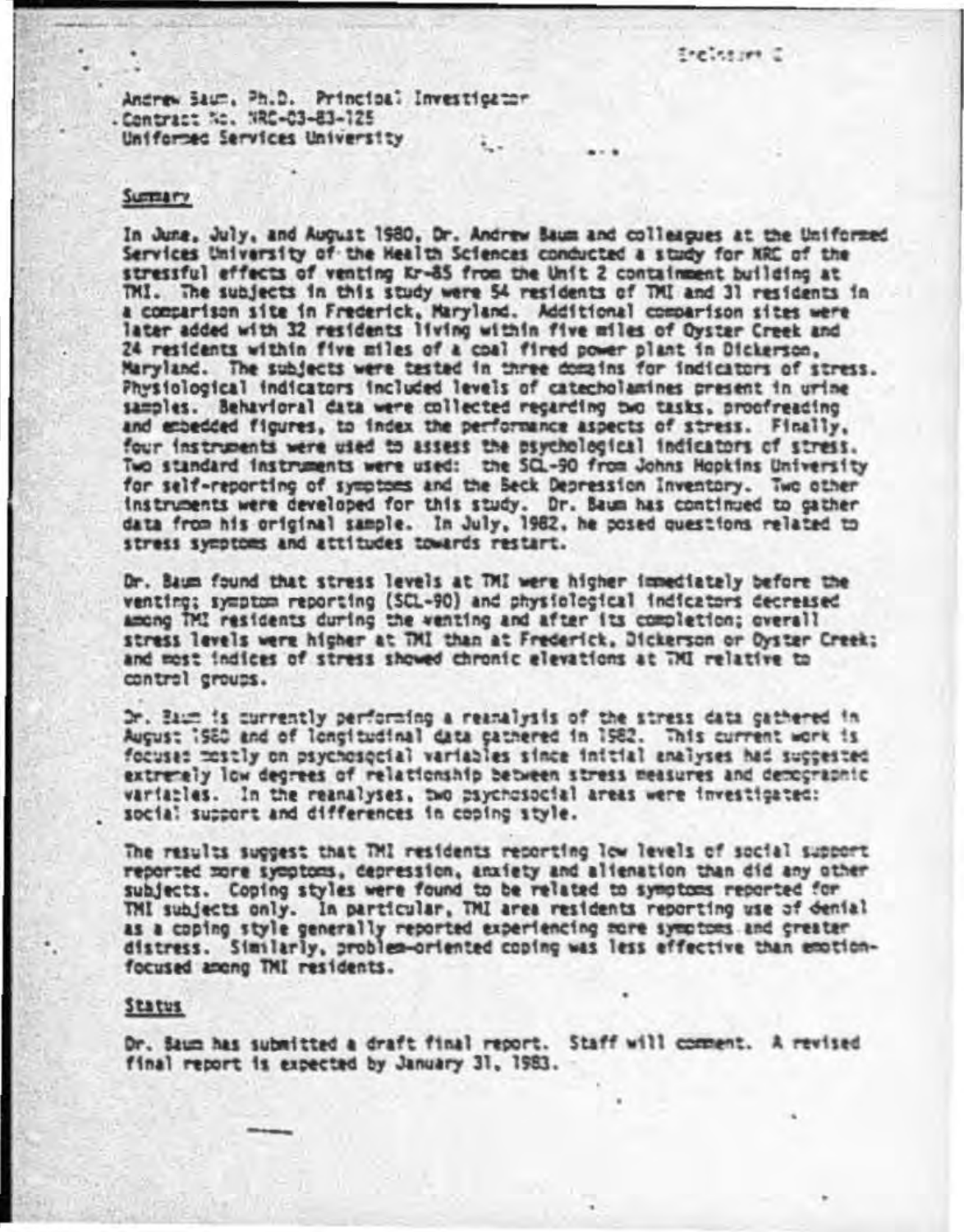Evelyn Bromet, Ph.D. Principal Investigator NTMH Grant No. MH 35425 Western Psychiatric Institute University of Pittsburgh

### **Summary**

Dr. Evelyn Bromet, under contract to the Mational Institute of Mental Health. examined the mental health of mothers of preschool children, workers at the TMI plant and mental health system clients living near TMI. Dr. Bromet interviewed subjects at nine months (Time 1) and at one year (Time 2) following the TMI accident. She used Beaver Valley as a comparison site<br>for all three groups. Or. Bromet used standardized instruments to assess<br>mental health: the SCL-90 from Johns Hopkins University for self-reporting of symptoms, and the life-time version of the Schedule for Affective Disorders and Schizophrenia. In addition, social support measures were also studied.

The results of the original study showed that TMI mothers had "an excess risk of experiencing clinical episodes." Workers were not significantly more vulnerable nor did TMI mental health clients show significantly higher symptom levels than Beaver County clients.

Under a grant with NDM, Dr. Bromet has continued her interviews with the original study subjects. In Fall 1981 (Time 3), Dr. Bromet found continued stress among TMI mothers of preschool children. She has performed additional analyses of Time 1, Time 2 and Time 3 data-sets based on-an-interagency-agreement between NIMH and NRC. Included in her current reanalysis of the data was the examination of the relationship between TMI attitudes and anxiety about "dancerousness of life" in general.

Results of her current reanalyses of Time 1 and Time 2 interviews succests that there is no relationship between TMI attitudes and the belief in "dangerousness of life." - Moreover, at Time 3 Dr. Bromet has found no differences in stress levels between TMI and control site mothers.

#### Status

Dr. Bromet has completed her analyses. A written progress report will be submitted to NIPH as appropriate to meet grant time schedule. A written report to NRC is expected in January 1983.